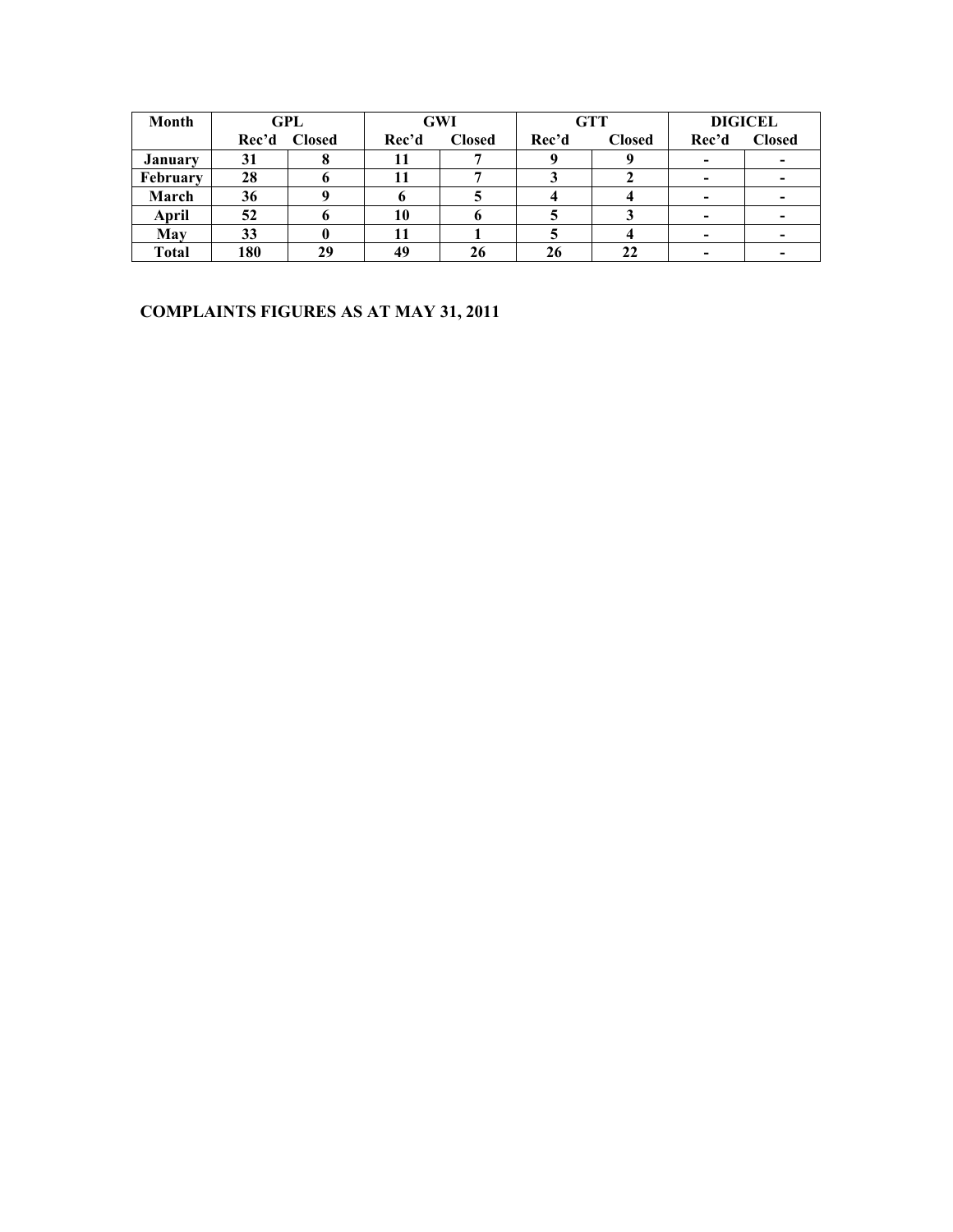# **Complaint against GPL**

|                                | 2007    |        | 2008         |        | 2009  |        | 2010  |        | 2011  |        |
|--------------------------------|---------|--------|--------------|--------|-------|--------|-------|--------|-------|--------|
| <b>Complaint Category</b>      | l Rec'd | Active | Rec'd        | Active | Rec'd | Active | Rec'd | Active | Rec'd | Active |
| Allegation of Tampering        | 51      |        | 60           | 1      | 27    | 13     | 23    | 12     | 42    | 38     |
| <b>Application for Service</b> | 20      |        | 30           |        | 13    |        | 15    | 3      | 17    | 11     |
| <b>Billing Query</b>           | 195     | 1      | 234          | 4      | 162   | 49     | 122   | 53     | 83    | 69     |
| Change of Tenancy              | 12      |        | 30           |        | 21    |        | 16    | 2      | 7     | 5.     |
| Claim for Compensation         | 5       |        | 6            |        | 7     | 2      | 4     |        |       |        |
| <b>Capital Contribution</b>    |         |        | $\mathbf{1}$ |        | 1     |        | 1     |        |       |        |
| <b>Disconnection</b>           | 38      |        | 34           |        | 45    | 6      | 19    | 5      | 13    | 12     |
| Tariff Issue                   | 2       |        | 14           |        | 12    | 3      | 10    | 3      | 7     | 6      |
| Technical Issue                | 23      |        | 33           |        | 44    | 10     | 21    | 5      | 11    | 10     |
| <b>TOTAL</b>                   | 346     | 2      | 442          | 5      | 332   | 83     | 231   | 84     | 180   | 151    |

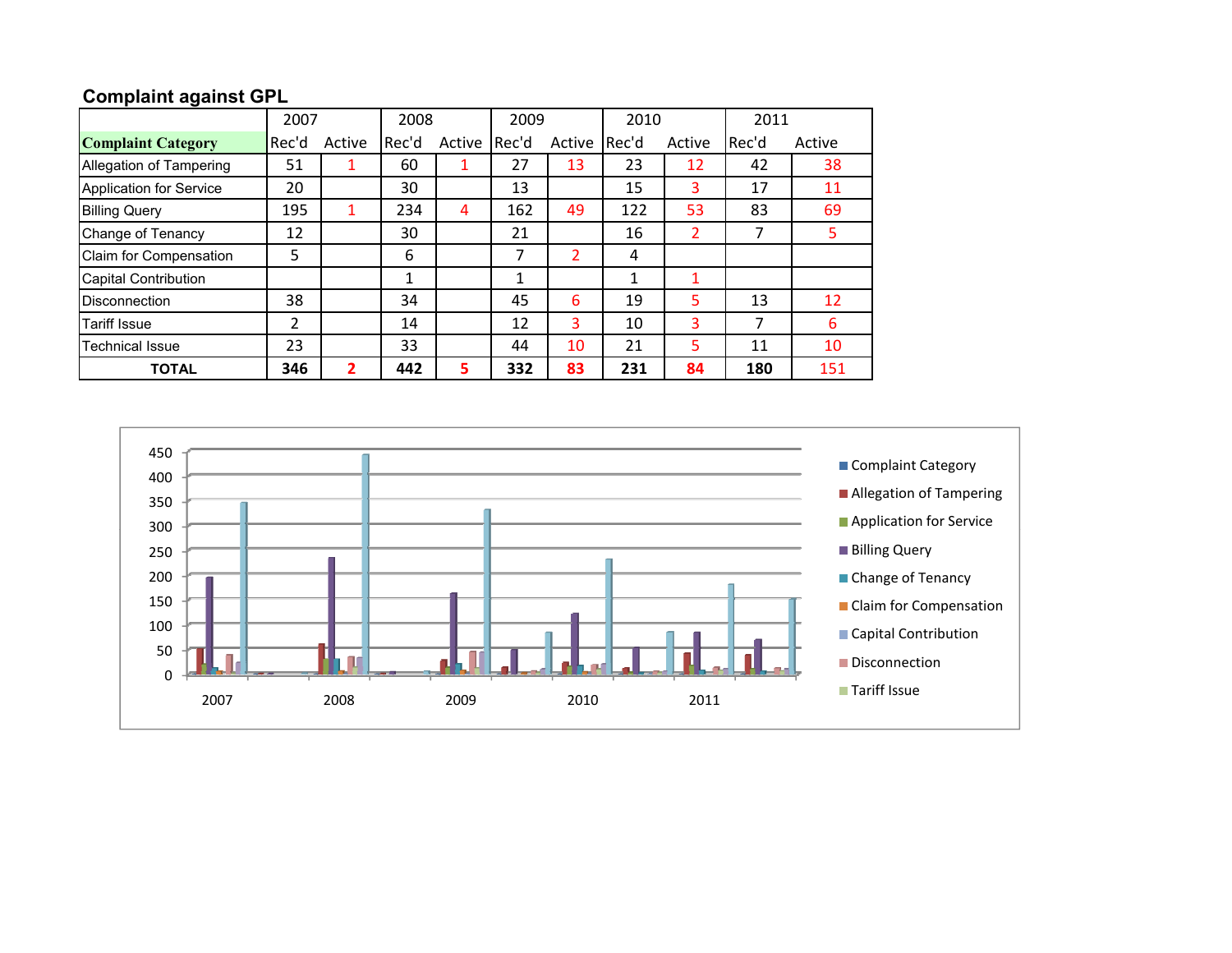### **Complaint against GWI**

|                                | 2007<br>2008 |        | 2009  |        | 2010  |              | 2011           |        |       |        |
|--------------------------------|--------------|--------|-------|--------|-------|--------------|----------------|--------|-------|--------|
| Complaint Category             | Rec'd        | Active | Rec'd | Active | Rec'd | Active Rec'd |                | Active | Rec'd | Active |
| <b>Application for Service</b> | 1            |        | 6     |        | 3     |              |                |        | 3     |        |
| <b>Billing Query</b>           | 37           |        | 89    | 3      | 130   | 5            | 48             | 12     | 29    | 17     |
| Change of Tenancy              |              |        |       |        |       |              |                |        |       |        |
| Compensation                   |              |        |       |        |       |              | 1              |        |       |        |
| <b>Disconnection</b>           | 10           |        | 15    |        | 16    |              | 13             | 2      | 11    | 3      |
| <b>Tariff Issue</b>            |              |        | 1     |        | 10    |              | $\overline{2}$ |        |       |        |
| <b>Technical Issue</b>         | 20           |        | 27    |        | 25    |              | 26             | 2      | 4     |        |
| <b>Misc</b>                    | 4            |        | 5     |        | 8     |              | 3              |        |       |        |
| <b>TOTAL</b>                   | 72           |        | 143   | 3      | 192   | 6            | 95             | 17     | 49    | 23     |

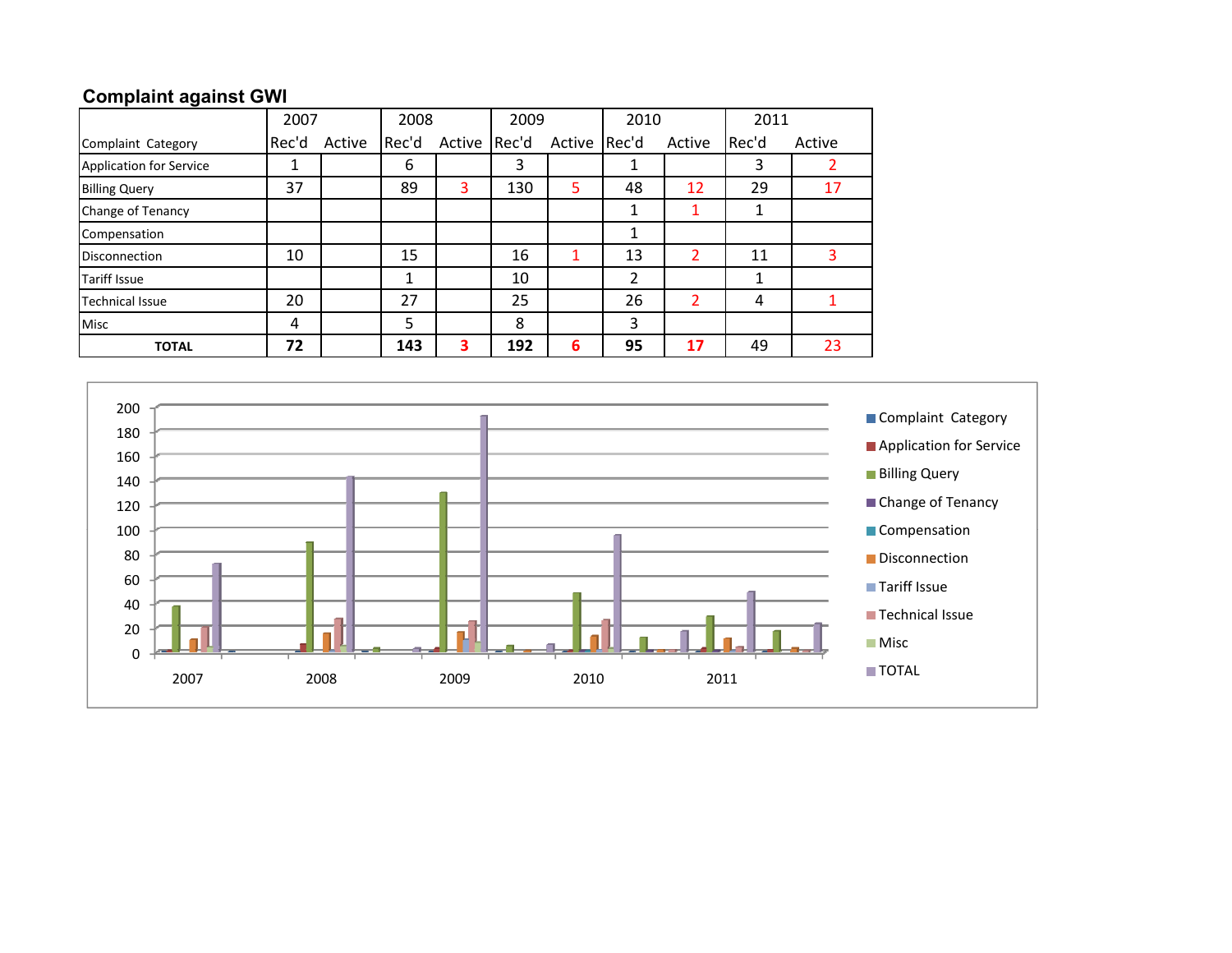# **Complaint against GTT**

|                            | 2007  |        | 2008  |              | 2009 |              | 2010 |        | 2011  |        |
|----------------------------|-------|--------|-------|--------------|------|--------------|------|--------|-------|--------|
| Complaint Category         | Rec'd | Active | Rec'd | Active Rec'd |      | Active Rec'd |      | Active | Rec'd | Active |
| Application for Service    | 19    |        | 18    |              | 15   |              | 9    |        | 3     |        |
| <b>Billing Query</b>       | 13    |        | 10    |              | 9    |              | 4    |        |       |        |
| <b>Disconnection</b>       | າ     |        |       |              | 3    |              | ┸    |        | 2     |        |
| <b>Tariff Issue</b>        |       |        |       |              |      |              |      |        |       |        |
| <b>Technical Issue</b>     | 20    |        | 46    |              | 35   |              | 28   |        | 18    |        |
| <b>Transfer of Service</b> | 6     |        | 5     |              | 4    |              |      |        | າ     |        |
| <b>Misc</b>                | 8     |        | 5     |              | 8    |              | 4    |        |       |        |
| <b>TOTAL</b>               | 68    |        | 85    |              | 74   |              | 47   | 3      | 26    |        |